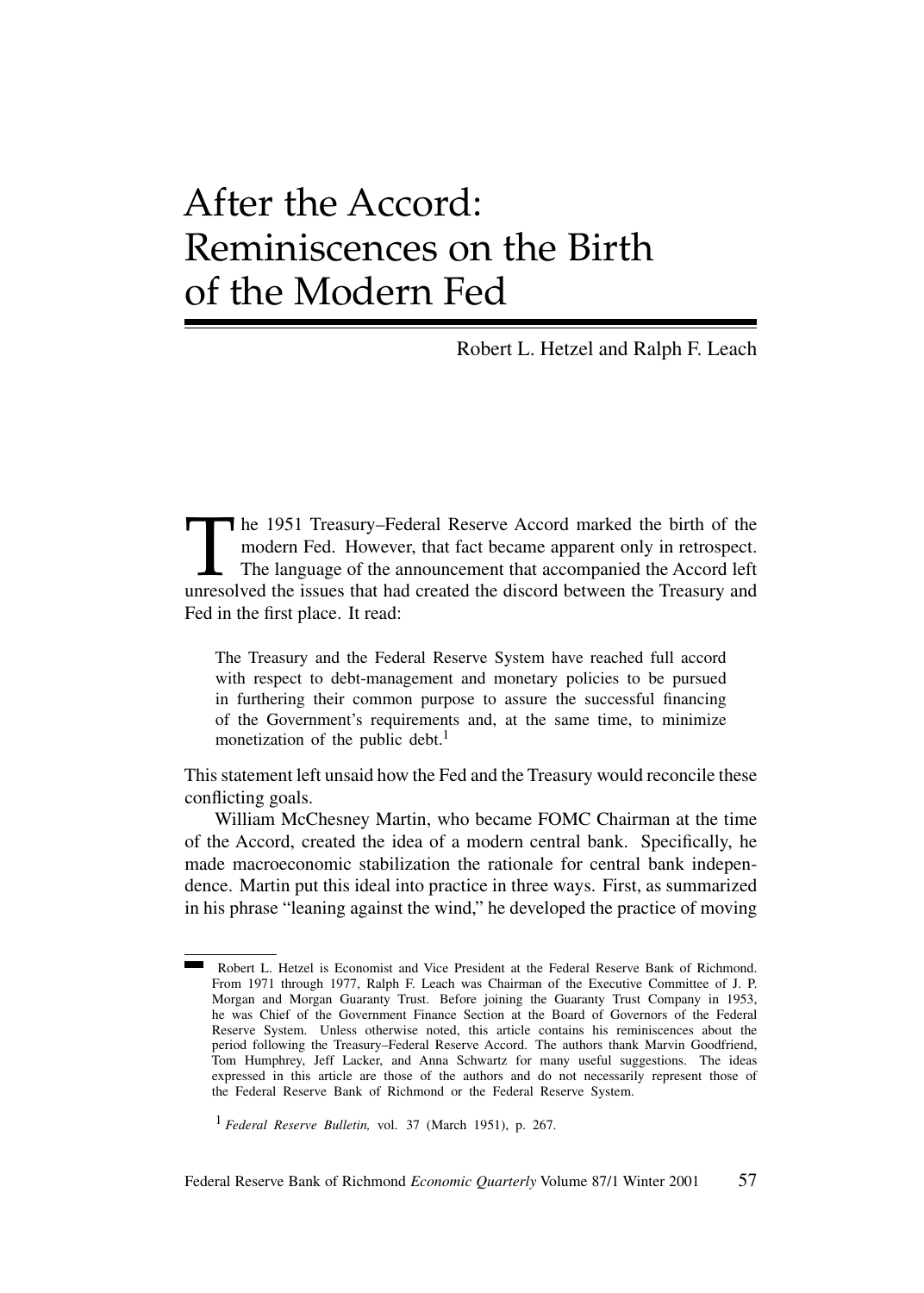short-term interest rates in a way intended to mitigate cyclical fluctuations and maintain price stability. Second, he helped to create a viable free market in government securities whose stability did not require Fed intervention. Third, he reinvigorated the original structure of the Federal Reserve System by moving monetary policy decisionmaking out of an Executive Committee and into the Federal Open Market Committee where all the Board governors and regional Bank presidents could participate fully.

## **1. CREATING THE MODERN FED**

Before the Accord, the New York Fed had run the market for government securities with an iron fist. A government securities dealer who wanted to change the price of a government bond by even a minuscule fractional amount would call Robert G. Rouse (head of the Fed's New York Trading Desk) for permission, and Rouse would probably say no. With the exception of a few academics at places like the University of Chicago, people could not imagine the Treasury placing the huge amount of debt created during the war without the assistance of the Fed. Board economists and policymakers, however, realized that the only way to avoid continued pressure by the Treasury on the Fed would be to make completely clear that the Fed would not intervene to control bond prices.<sup>2</sup>

Under the leadership of Chairman Martin, the Fed worked hard to develop an independent government securities market. During the summer of 1951, Fed staff including Leach held a series of meetings at the Federal Reserve Board with each of the government securities dealers. All 12 regional Fed Bank presidents plus members of the Board of Governors were invited to these sessions. The main purpose of the sessions was to ascertain the dealers' ability to support a free market in government securities. With some of the larger firms, Fed staff also explored the possibility of organizing the dealers into a self-governing association that would set minimum capital standards and assure low trading spreads.

During 1951, Leach made a number of visits to the New York Trading Desk and listened to dealers'questions and traders' replies. In discussions with the traders he tried to explain that continued market intervention by the Fed prevented the development of a strong market. He felt that each intervention by the Fed simply caused buyers and sellers to pull away from the market and wait for the Fed's next move.

As long as the Fed's New York Trading Desk was pegging the price of government securities, there was no need for the market to develop the capacity to smooth price fluctuations. Dealers did not take speculative positions.

<sup>2</sup> In addition to Winfield Riefler, the Board staff economists who advocated a free market in government securities included the long-time Fed economists Woodlief Thomas and Ralph Young and the younger economist Richard Youngdahl.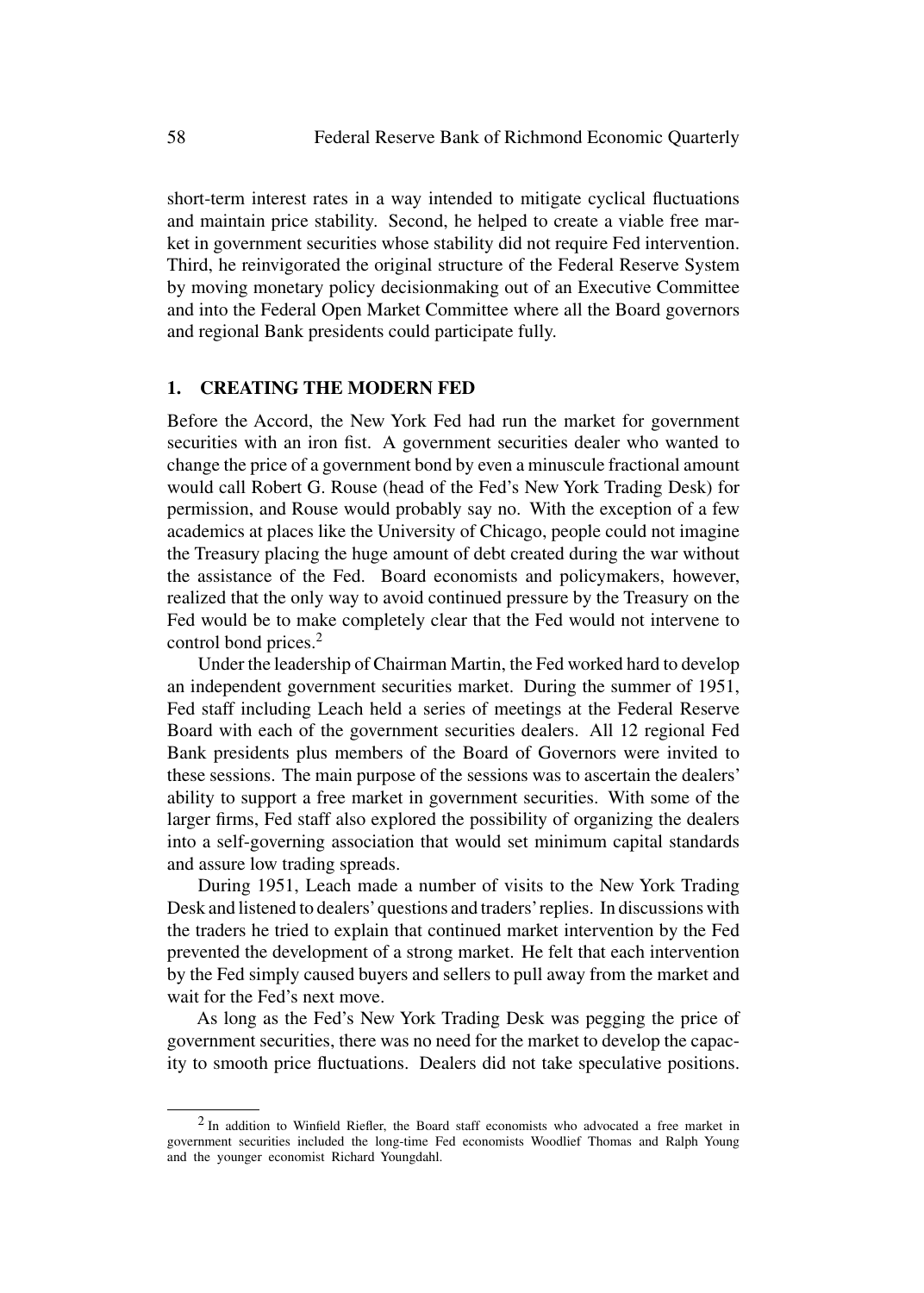#### R. L. Hetzel and R. F. Leach: After the Accord 59

People extrapolated from that situation and concluded that, without regular Fed intervention, the government securities market would exhibit destabilizing price swings. In contrast, the Board staff believed that the market, if left alone, would work. $3$ 

On a trip to the New York Desk in early 1953, Leach was vigorously pushing his free market ideas with two of the traders. Suddenly, they broke into broad smiles while looking over his head. Leach turned around and found that Allan Sproul, President of the NewYork Fed, had joined the group. Leach was happily surprised when Sproul invited him to lunch. By this time Leach felt that he and Sproul were quite good friends and hoped that Sproul, one of the most admired financial leaders in the world, felt the same.

Sproul opened the luncheon conversation by reminding Leach that since its founding the Federal Reserve System had always had its focal point in New York, the financial capital of the United States and now of the world. He went on to predict that Leach would be leaving his present job soon and would end up with a major bank dealer in New York. "When that happens," he asked Leach, "would you still want NewYork to occupy that position?" He indicated that the next phase of the discussions at FOMC meetings might change that status.

As evidenced by Sproul's comments, fundamental economic and institutional issues lay behind the debate over how best to encourage a competitive market for government securities. The economic issue was whether the implementation of monetary policy required continuous monitoring of the money market and oversight over the entire term structure of interest rates. If so, then the institutional issue should be decided in favor of the New York Fed; that is, the Open Market Desk should report to the president of the New York Fed, who could continuously monitor its activities. New York would then retain its historic role as the center of gravity of the Federal Reserve System.

The Board view was that the money market did not require continuous monitoring. Market forces should determine bond yields and the term structure. The Open Market Desk could confine its operations to Treasury bills and need only report at regular intervals to the full FOMC in Washington. The center of gravity of the Federal Reserve System could reside in Washington with the full FOMC.

These views pitted President Sproul against Chairman Martin. Martin advocated the policy that the markets would call "bills only." By buying and selling only Treasury bills, the Fed would exert its influence only over the short-term end of the government securities market. The full FOMC could

<sup>3</sup> Leach had graduated with an A.B. degree from the University of Chicago in 1938. At that time, Chicago had two of the great economists of the twentieth century, Frank Knight and Jacob Viner. Even at the height of the recession, they and other Chicago economists had retained a belief in free markets. Leach had absorbed that belief and made use of it while at the Board to convince the governors and others of the viability of a free market in government securities.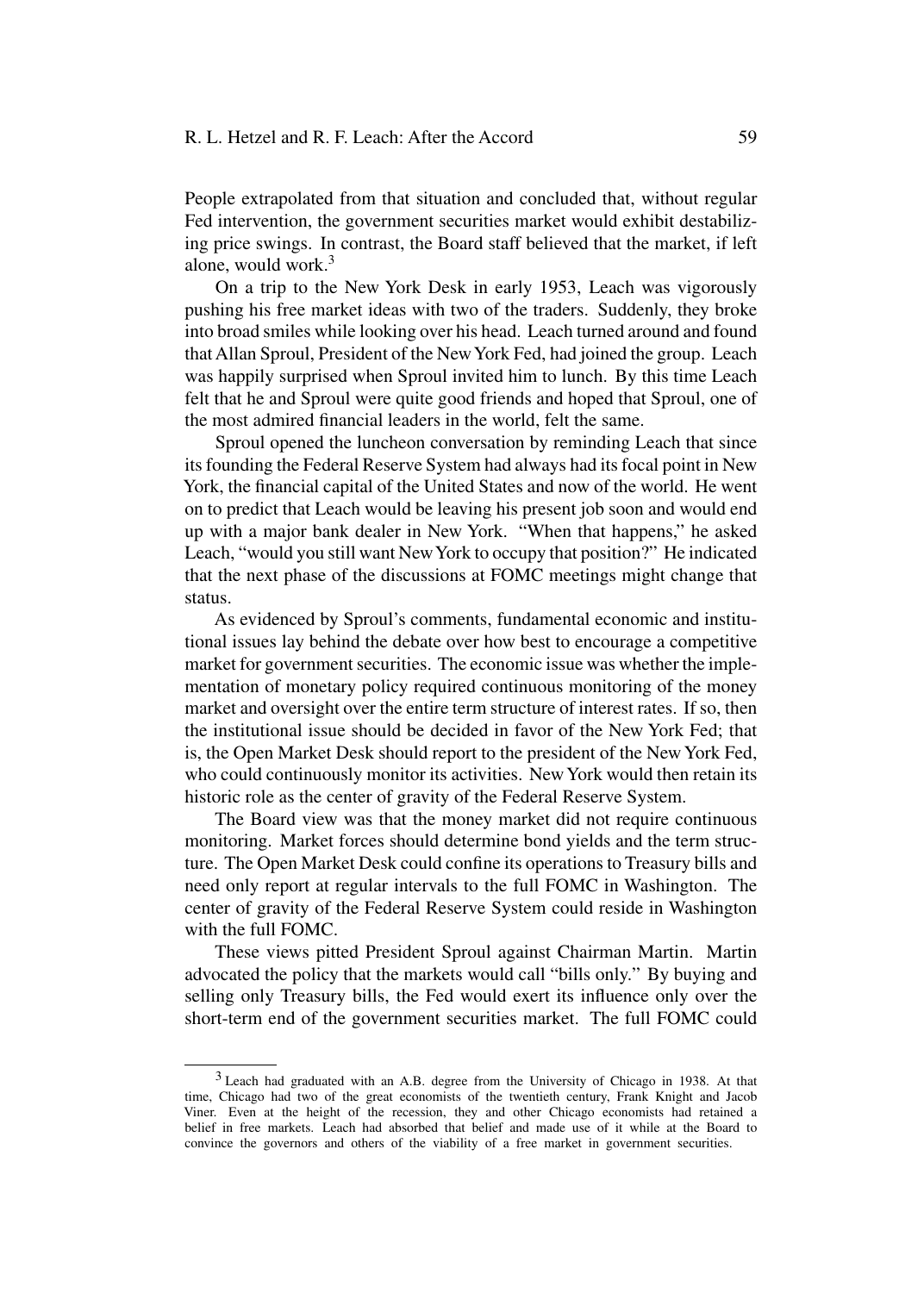then oversee this limited intervention from Washington. Furthermore, the manager of the Fed's New York Trading Desk could report directly to the FOMC rather than to the president and directors of the New York Fed. As Leach's conversation with Sproul made clear, resolution of this operational issue would decide the broad issues of the character of the Federal Reserve System.

The operational issue came to a head over the seemingly technical instructions the FOMC issued to the New York Trading Desk in the directive to guide its purchases and sales of government securities. After the Accord, the directive had included a reference to "maintaining orderly conditions in the Government securities market." The FOMC had regularly authorized a very high level of funds for possible Desk intervention. One of the first post-Accord moves by the FOMC was to reduce the level of funds authorized for use by the New York Desk. Although this action limited the extent of Desk interventions, the Desk retained more latitude for market tinkering than the free market group at the Board felt was desirable. New York argued that even a tiny price drop could quickly develop into a disorderly market and continued to intervene on that theory. After ten years of quick intervention in response to very small price changes, the Desk could not discard the habit.

The Board staff argued for a market in government securities characterized by "depth, breadth, and resilience."4 Buttressed by the staff, the FOMC made a truly basic change. In the March 4 –5, 1953, directive, the FOMC dropped the phrase "maintaining orderly conditions" and substituted "correcting a disorderly situation." Furthermore, the FOMC instructed the Desk to confine its operations "to the short end of the market." The FOMC stated, "It is not now the policy of the Committee to support any pattern of prices and yields in the government securities market." This step, the Board staff thought, should finally settle the debate over whether the New York Fed should intervene to influence the entire term structure of interest rates.

Just before the June 11, 1953, FOMC meeting, President Sproul caucused with the regional Bank presidents at the Federal Reserve Bank of Richmond. With their support, at the June 11 meeting, Sproul succeeded in rescinding the actions of the March 4 –5 FOMC meeting. His position was that if necessary the Desk should transact in "the long-term market" so as to put reserves "in where the pressures were greatest" (1953 *Annual Report,* p. 96). However, at the September 24, 1953, FOMC meeting, the Committee returned to the restriction that the Desk confine its operations to Treasury bills.<sup>5</sup>

<sup>4</sup> Leach asked Winfield Riefler how he came up with those terms. He told Leach that he had trouble remembering names, so he used the initials of his son, Donald B. Riefler [as a mnemonic device].

<sup>5</sup> Martin prevailed in the September 24 meeting with the help of two governors who had not attended the June meeting (M. S. Szymczak and James K. Vardaman). Also, three regional Bank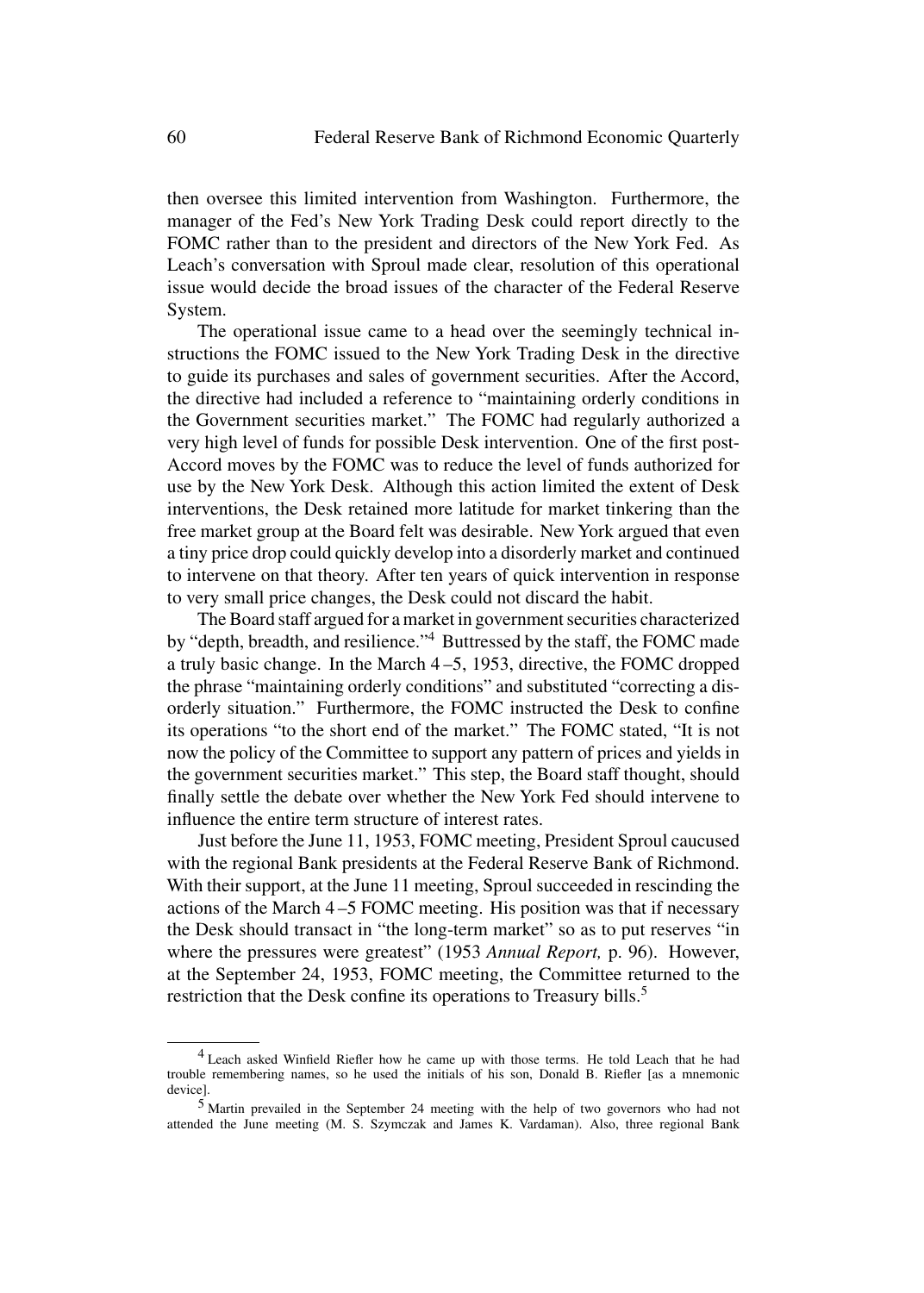## R. L. Hetzel and R. F. Leach: After the Accord 61

Sproul was a redoubtable opponent. He decried the attempt to write a "constitution" that would not leave the FOMC "free to use its judgment" (1953 *Annual Report,* p. 100). According to Sproul, the exercise of monetary policy required that the Fed influence the psychology of the financial markets. The policymaker should exercise that judgment in an ongoing way in response to changing developments. Sproul's (1980, p. 10) view that an understanding of monetary policy derives from an understanding of the psychology of financial markets appears in a letter that he wrote to Robert Roosa:<sup>6</sup>

[Bryan] has a strong tendency toward cosmic thinking and metaphysical roundabouts. Beneath all of the wordy embroidery he is really distrustful of the money market and people who operate it.... This is a legacy, perhaps, of a fundamentalist religious slant as bent and twisted by the University of Chicago, but it is also a consequence of his having had no experience in a money market.

Confining Desk operations to short-term government securities put the free market forces at a semantic disadvantage. While no public announcement was made of the new limitation until the release of the directive the following year in the Board's *Annual Report,* knowledge of it gradually leaked into market discussions. The market adopted the phrase "bills only" to describe the policy. Possibly with a little help from the New York Trading Desk, the market seized on the opportunity afforded by a then current advertisement for a deodorant. The letters "B.O." became a byword of market commentators. Nevertheless, the restriction remained.

On June 22, 1955, the FOMC abolished the Executive Committee. Henceforth, the FOMC met every three weeks and assumed full responsibility for monetary policy and its implementation by the Desk. Before 1955, the manager of the Desk reported to the president of the NewYork Fed and its Board of Directors. Upon the urging of FOMC Chairman William McChesney Martin, at its meeting of March 2, 1955, the FOMC initiated a study that ultimately led to making the manager responsible to the full FOMC. It is instructive to review the language Martin used:

I have consistently endeavored to emphasize the word "System" in our activities. To me, that is the heart and core of what we are trying to build. If we do not work as a System, then we defeat the main purpose of our structure, which is really unique in terms of political science. (FOMC Minutes, 3/2/55, p. 131)

presidents changed their vote to support Martin (J. A. Erickson from Boston, W. D. Fulton from Cleveland, and Delos C. Johns from St. Louis).

<sup>6</sup> The letter comments on the views of Malcolm Bryan, President of the Atlanta Fed, who argued that the FOMC should control bank reserves rather than money market conditions. Bryan corresponded with Milton Friedman at the University of Chicago. See Hafer (1999).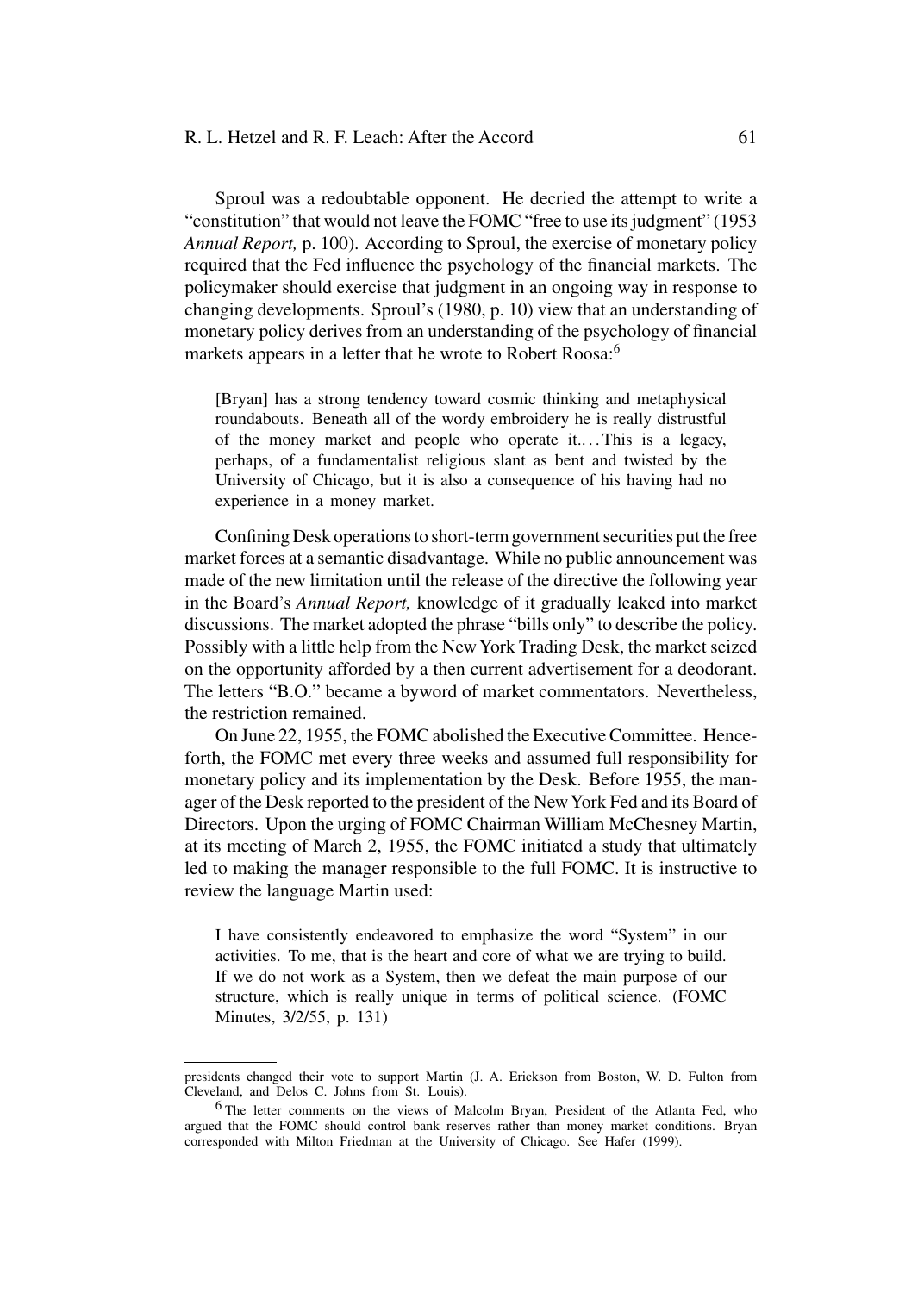# **2. THE WORLD'S MOST LIQUID MARKET**

Sproul lost all the major battles over System governance to Martin, and he resigned in 1956. Sproul retired and moved to California but came to New York regularly and always included a lunch with old friends at Morgan. In 1953, Leach joined Guaranty Trust Company in New York, which merged with J. P. Morgan in 1959. At a luncheon in early 1961, Sproul took Leach aside and said, "I just want you to know 'B.O.' is dead. I'll tell you about it after lunch."

After lunch Sproul came back to Leach's office and explained the death of bills only. The new President, John F. Kennedy, had never met Chairman Martin, so he invited him for lunch with the top Treasury appointees, Secretary Douglas Dillon and Under Secretary Robert Roosa. Roosa had formerly been Senior Vice President of the New York Fed and was very close to Sproul. During the lunch, Roosa urged the abandonment of bills only.

Roosa wanted to replace it with a policy that would later be called "operation twist." In 1961, the country had two conflicting economic objectives. One objective was to recover from recession. It required lower interest rates to stimulate economic activity. The other objective was to stem gold outflows that were occurring under the Bretton Woods system of pegged exchange rates.<sup>7</sup> It required higher interest rates to attract inflows of foreign capital.

Roosa wanted to raise short-term interest rates and lower long-term interest rates by increasing short-term debt and reducing long-term debt in the hands of the public. The Fed would have to abandon bills only and purchase government bonds for its portfolio. Roosa believed that the result would be higher short-term interest rates, which would attract foreign funds, and lower long-term interest rates, which would stimulate domestic investment and economic activity.

Martin agreed to drop the restriction that the Fed conduct open market operations only in short-term government securities. However, he added that there would be no change in the Fed's basic policy. The NewYork Desk would limit its intervention to correcting a disorderly market and would refrain from guiding it in any way. He explained that the Fed depended on a free market as an indicator of the combined judgments of investors worldwide. As it worked out, Martin retained the essential ingredient of Fed independence in that the Fed retained the ability to raise short-term interest rates as necessary.

The effort by the Fed to promote a competitive market in government securities was remarkably successful. In the fifties, the dealers in government securities followed the course of action the Board staff had hoped for in its

<sup>7</sup> At the end of World War II, the United States held a large fraction of the world's gold reserves. It willingly allowed gold to flow out. However, in 1958 the outflows had reduced gold stocks to the point where the United States became concerned that its stocks could become depleted.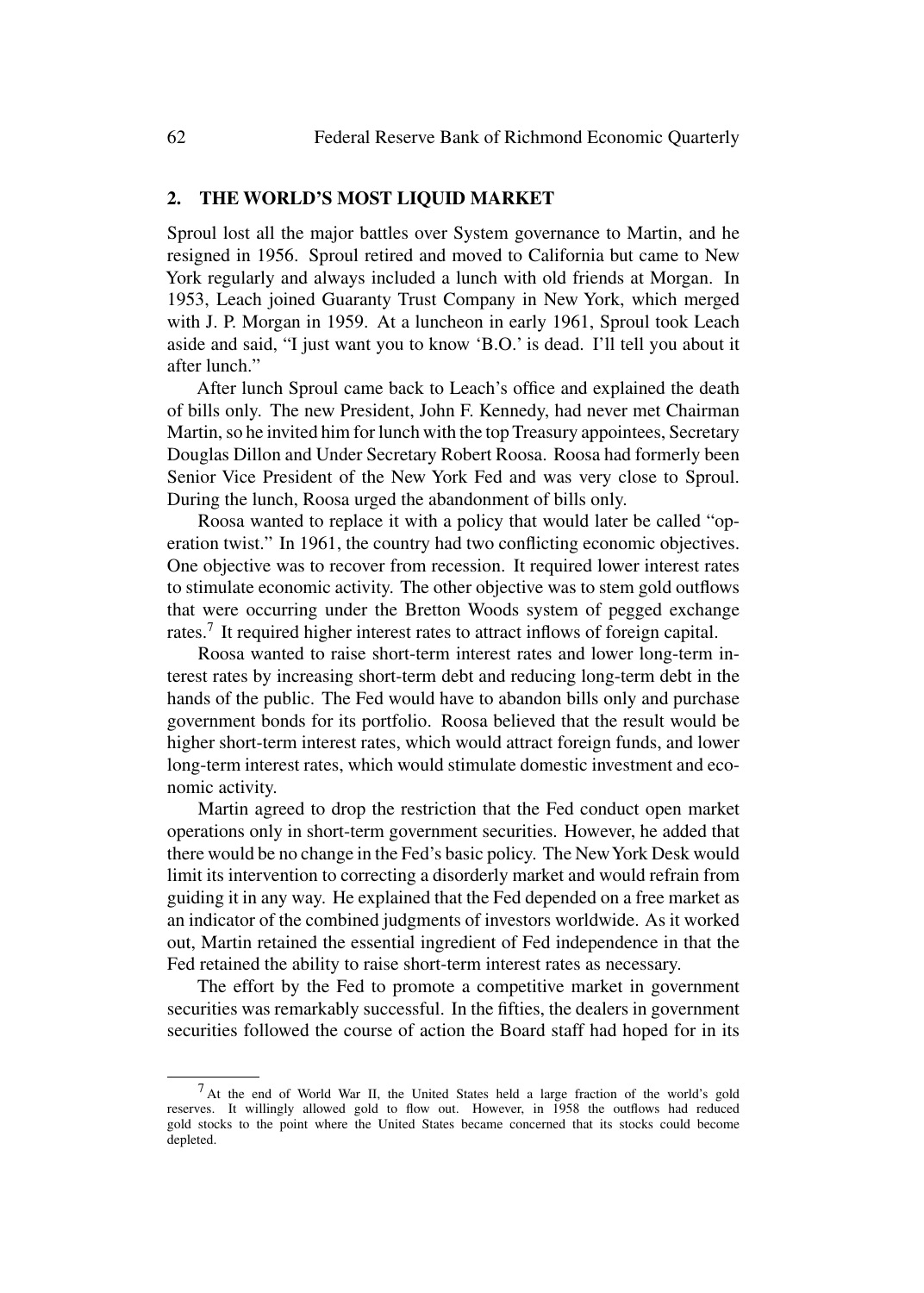#### R. L. Hetzel and R. F. Leach: After the Accord 63

1951 discussions. They made a market with guaranteed, minimal spreads between bids and offers. Once assured of no interference by the Fed, the market strengthened quickly. Within a very short time, the Treasury invited the dealer community to advise on its financing.

For forty-odd years, the market for U.S. Treasuries has been the strongest financial market in world history. For anyone who doubts the competitive strength of the market, Leach offers the following anecdote. In the early 1960s, the Treasury offered a \$1 billion issue of long-term bonds on a competitive basis. Two syndicates formed, with Morgan Guaranty Trust heading one of them. Ordinarily, the second number after the decimal point determined the winning bid. Leach's recollection is that Morgan's competitor won the bid based on the fifth digit. A difference of \$100 decided a \$1 billion offering!

Chairman Martin and the Federal Reserve established the dollar as the preeminent measure of value in world markets. In the postwar period, the dollar replaced gold and the pound sterling as the standard measure of value worldwide. At its March 4–5, 1953, meeting, the FOMC had stated its desire to create a market that would "reflect natural forces of supply and demand and thus furnish a signal of the effectiveness of credit policy." Over time, the behavior of the government bond market would become an essential ingredient in the monetary policy process. Sharp increases in bond yields often revealed the market's concern that inflation could rise.

## **3. CONCLUDING COMMENT**

The Treasury-Fed Accord of March 1951 marked the birth of the modern Fed. The Fed then had to grow as an institution. It grew under the guidance of Board of Governors Chairman William McChesney Martin and capable staff economists. The characteristics one associates with the present Federal Reserve System appeared at this time. They include full participation in FOMC meetings of governors and regional Bank presidents. They also include the pursuit of macroeconomic stabilization and price level stability as the rationale for central Bank independence.

# **REFERENCES**

Board of Governors of the Federal Reserve System. *40th Annual Report, 1953*. Washington: Board of Governors, 1954.

. *Minutes of the Federal Open Market Committee,* 1955.